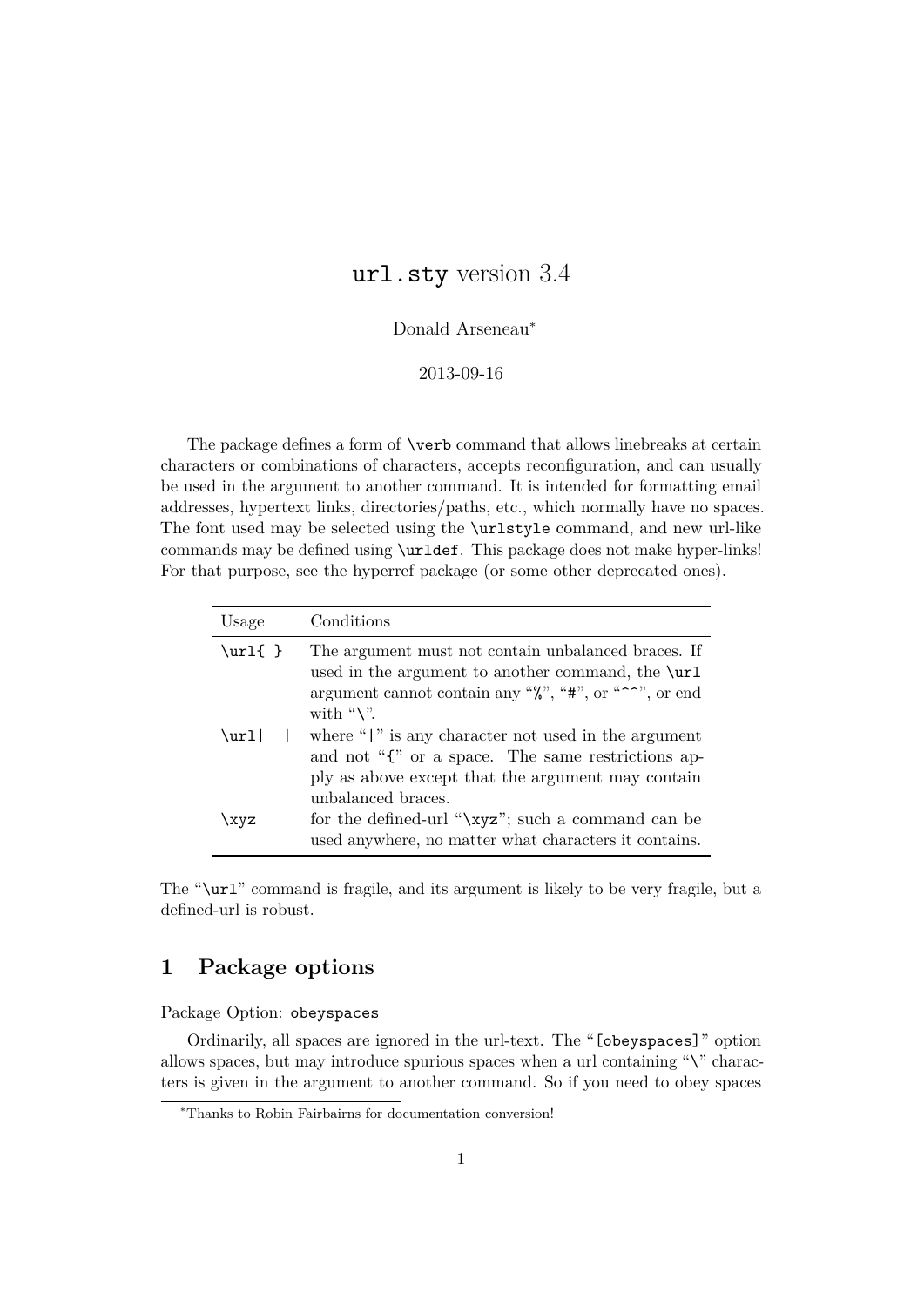you can say "\usepackage[obeyspaces]{url}", and if you need both spaces and backslashes, use a defined-url.

### Package Option: hyphens

Ordinarily, breaks are not allowed after "-" characters because this leads to confusion. (Is the "-" part of the address or just a hyphen?) The package option "[hyphens]" allows breaks after explicit hyphen characters. The \url command will **never ever** hyphenate words.

#### Package Option: spaces

Likewise, given the "[obeyspaces]" option, breaks are not usually allowed after the spaces, but if you give the options "[obeyspaces, spaces]", \url will allow breaks at those spaces.

Note that it seems logical to allow the sole option "[spaces]" to let input spaces indicate break points, but not to display them in the output. This would be easy to implement, but is left out to avoid(?) confusion.

#### Package Option: lowtilde

Normal treatment of the  $\sim$  character is to use the font's "\textasciitilde" character, if it has one (or claims to). Otherwise, the character is faked using a mathematical "\sim". The "[lowtilde]" option causes a faked character to be used always (and a bit lower than usual).

### Package Option: allowmove

This option suppresses the test for \url being used in a so-called moving argument (check "fragile command"). Using it will enable \url to function in more contexts, but when it does fail, the error message may be incomprehensible.

# **2 Defining a defined-url**

Take for example the email address "myself%node@gateway.net" which could not be given (using "\url" or "\verb") in a caption or parbox due to the percent sign. This address can be predefined with

```
\urldef{\myself}\url{myself%node@gateway.net} or
\urldef{\myself}\url|myself%node@gateway.net|
```
and then you may use "\myself" instead of "\url{myself%node@gateway.net}" in an argument, and even in a moving argument like a caption because a defined-url is robust.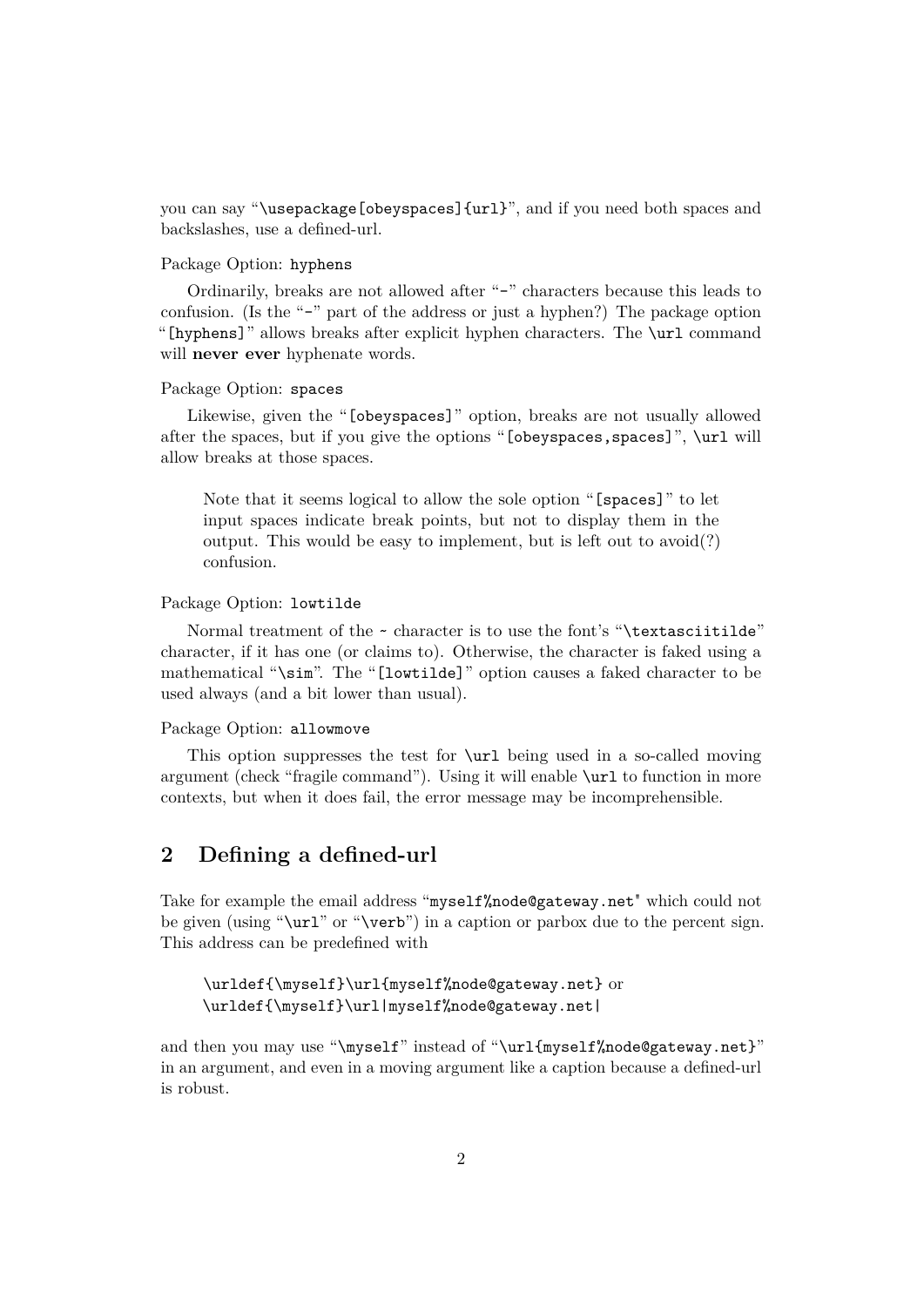# **3 Style**

You can switch the style of printing using "\urlstyle{*xx*}", where "*xx*" can be any defined style. The pre-defined styles are "tt", "rm", "sf" and "same" which all allow the same linebreaks but use different fonts — the first three select a specific font and the "same" style uses the current text font. You can define your own styles with different fonts and/or line-breaking by following the explanations below. The "\url" command follows whatever the currently-set style dictates.

### **4 Alternate commands**

It may be desireable to have different things treated differently, each in a predefined style; e.g., if you want directory paths to always be in typewriter and email addresses to be roman, then you would define new url-like commands as follows:

```
\DeclareUrlCommand\command\{\settings}}
\DeclareUrlCommand\email{\urlstyle{rm}}
\DeclareUrlCommand\directory{\urlstyle{tt}}.
```
In fact, this \directory example is exactly the \path definition which might be pre-defined by the package. Furthermore, basic \url is defined with

```
\DeclareUrlCommand\url{},
```
without any *settings*, so it uses whatever **\urlstyle** and other settings are already in effect.

You can make a defined-url for these other styles, using the usual **\urldef** command as in this example:

\urldef{\myself}{\email}{myself%node.domain@gateway.net}

which makes \myself act like \email{myself%node.domain@gateway.net}, if the \email command is defined as above. The \myself command would then be robust.

# **5 Defining styles**

Before describing how to customize the printing style, it is best to mention something about the unusual implementation of \url. Although the material is textual in nature, and the font specification required is a text-font command, the text is actually typeset in *math* mode. This allows the context-sensitive linebreaking, but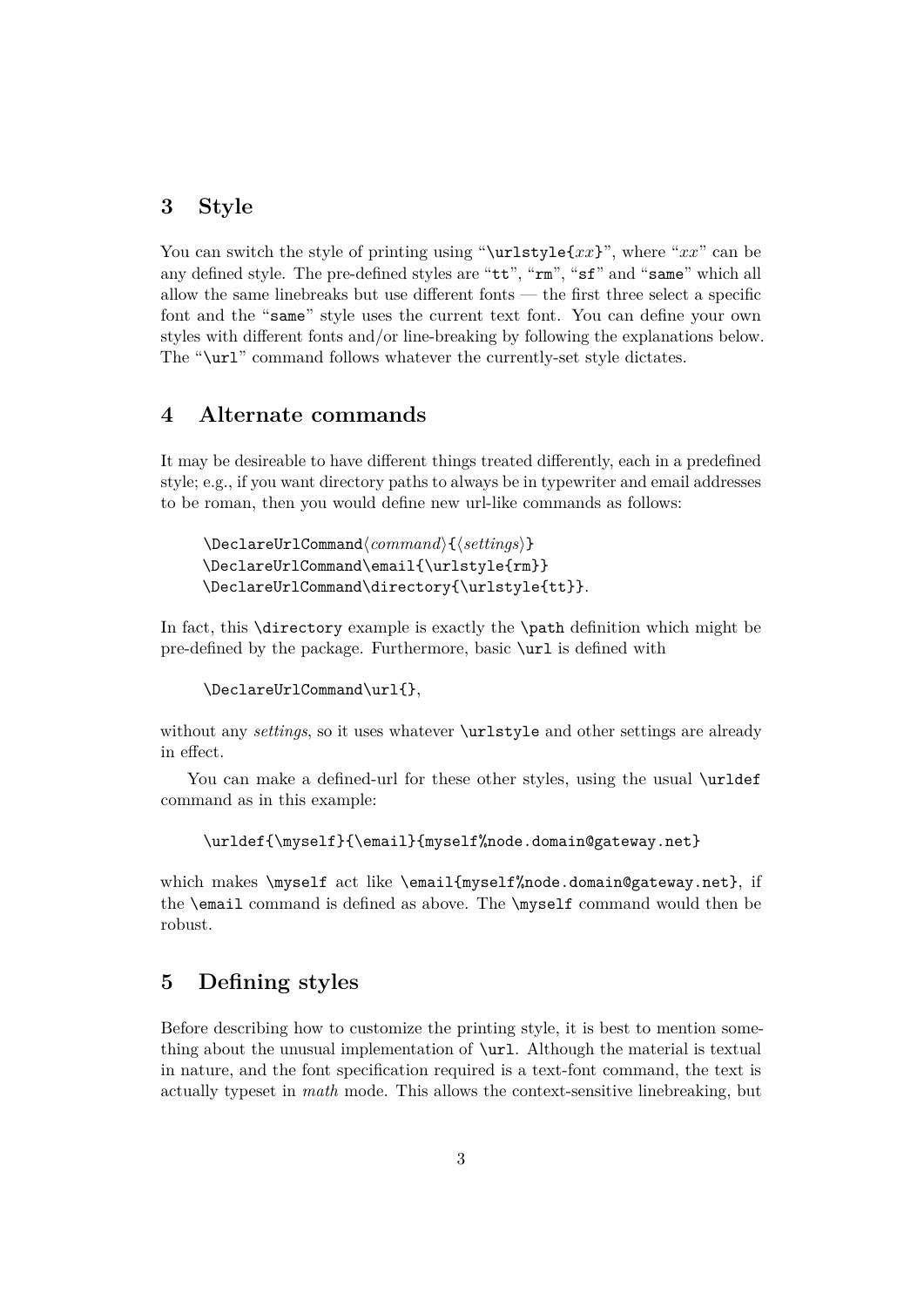also accounts for the default behavior of ignoring spaces. (Maybe that underlying design will eventually change.) Now on to defining styles.

To change the font or the list of characters that allow linebreaks, you could redefine the commands \UrlFont, \UrlBreaks, \UrlSpecials, etc., directly in the document, but it is better to define a new 'url-style' (following the example of \url@ttstyle and \url@rmstyle) which defines all of \UrlBigbreaks, \UrlNoBreaks, \UrlBreaks, \UrlSpecials, and \UrlFont.

### **5.1 Changing font**

The \UrlFont command selects the font. The definition of \UrlFont done by the pre-defined styles varies to cope with a variety of LATEX font selection schemes, but it could be as simple as \def\UrlFont{\tt}. Depending on the font selected, some characters may need to be defined in the **\UrlSpecials** list because many fonts don't contain all the standard input characters.

#### **5.2 Changing linebreaks**

The list of characters after which line-breaks are permitted is given by the two commands (list macros) \UrlBreaks and \UrlBigBreaks. They consist of repeating \do\c for each relevant character c.

The differences are that 'BigBreaks' typically have a lower penalty (more easily chosen) and do not break within a repeating sequence (e.g., "DEC::NODE"). (For gurus: 'BigBreaks' are treated as mathrels while 'Breaks' are mathbins; see *The TeXbook*, p. 170.) The result is that a series of consecutive 'BigBreak' characters will break at the end and only at the end; a series of 'Break' characters will break after the first and after every following *pair*; there will be no break between a 'Break' character and a following 'BigBreak' char; breaks are permitted when a 'BigBreak' character is followed by 'Break' or any other char. In the case of http:// it doesn't matter whether : is a 'Break' or 'BigBreak' — the breaks are the same in either case; but for (now ancient) *DECnet* addresses using :: it was important to prevent breaks *between* the colons, and that is why colons are 'BigBreaks'. (The only other 'BigBreak' character is, optionally, the hyphen; slashes are regular 'Break's.)

It is possible for characters to prevent breaks after the next following character (this is used for parentheses). Specify these in \UrlNoBreaks.

You can allow some spacing around the breakable characters by assigning

\Urlmuskip = 0mu plus 1mu

(with mu units because of math mode). You can change the penalties used for BigBreaks and Breaks by assigning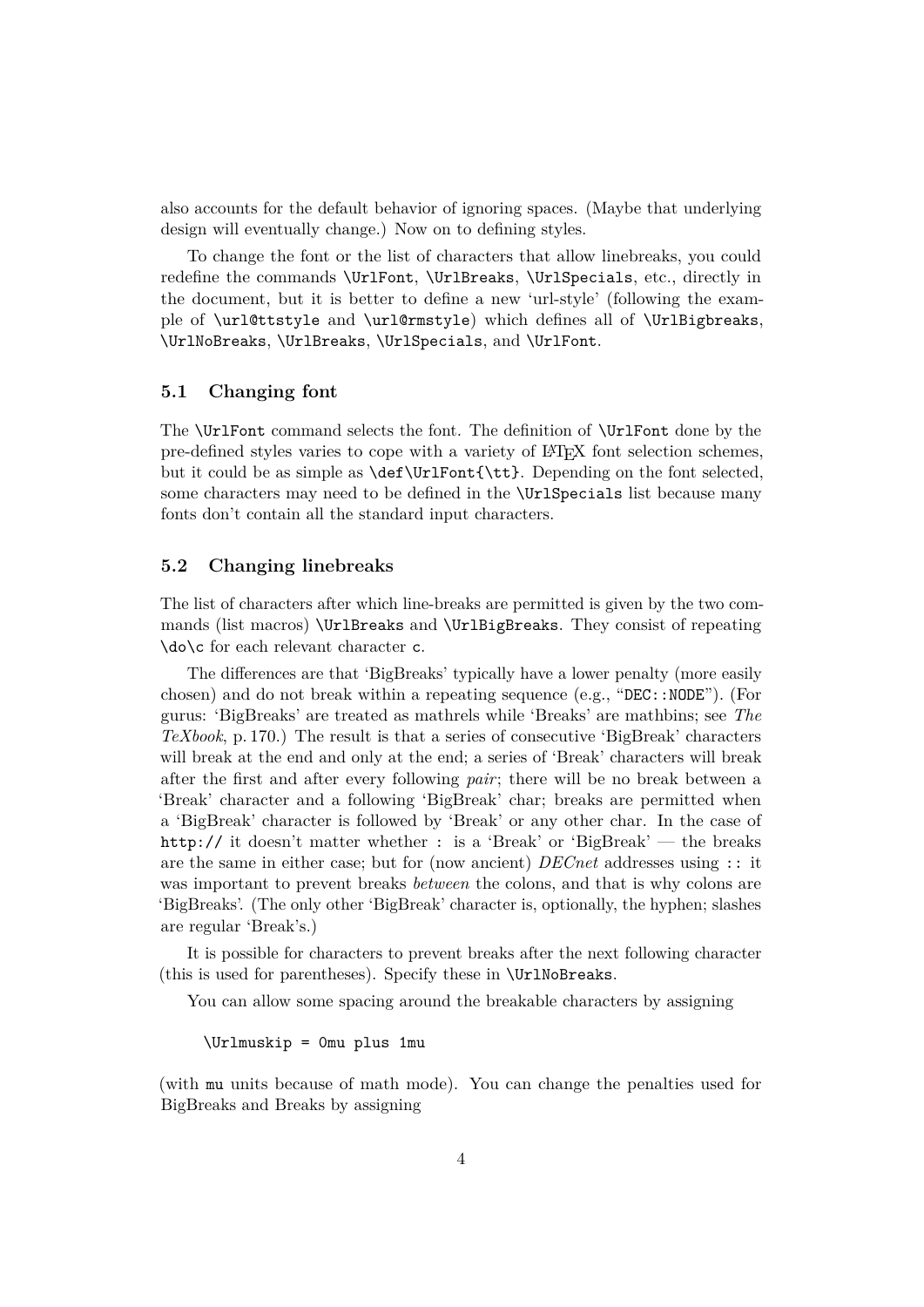```
\mathchardef\UrlBreakPenalty=100
\mathchardef\UrlBigBreakPenalty=100
```
The default penalties are \binoppenalty and \relpenalty. These have such odd non-LATEX syntax because I don't expect people to need to change them often. (The \mathchardef does not relate to math mode; it is only a way to store a number without consuming registers.)

#### **5.2.1 Arbitrary character actions**

You can do arbitrarily complex things with characters by specifying their definition(s) in  $\Upsilon$ **Specials.** This makes them 'active' in math mode (mathcode "8000). The format for setting each special character c is:  $\dot{\alpha}$  \do\c{\*definition*}, but other definitions not following this style can also be included.

Here is an example to make "!" inside  $\url$  force a line break instead of being treated verbatim (it uses LAT<sub>EX</sub>'s \g@addto@macro):

```
\makeatletter \g@addto@macro\UrlSpecials{\do\!{\newline}}
```
Here is another overly-complicated example to put extra flexible muglue around each "/" character, except when followed by another "/", as in "http://", where extra spacing looks poor.

```
% what we'll insert before and after each (lone) slash:
\newmuskip\Urlslashmuskip
\Urlslashmuskip=2mu plus2mu minus2mu
% change what / does:
\g@addto@macro\UrlSpecials{\do\/{\Urlspaceyslash}}
% need to look ahead:
\def\Urlspaceyslash{\futurelet\Urlssnext\finishUrlspaceyslash}
\def\finishUrlspaceyslash{%
  \mskip\Urlslashmuskip % extra space before
  \mathchar8239 % "202f, i.e., binary op, \fam, / char
 % if we see //, eliminate the extra space to taste:
  \ifx\Urlssnext/\mskip-\Urlslashmuskip
  \else\mskip\Urlslashmuskip \fi
 }
```
If this sounds confusing . . . well, it is! But I hope you won't need to redefine breakpoints — the default assignments seem to work well for a wide variety of applications. If you do need to make changes, you can test for breakpoints using regular math mode and the characters "+=(a".